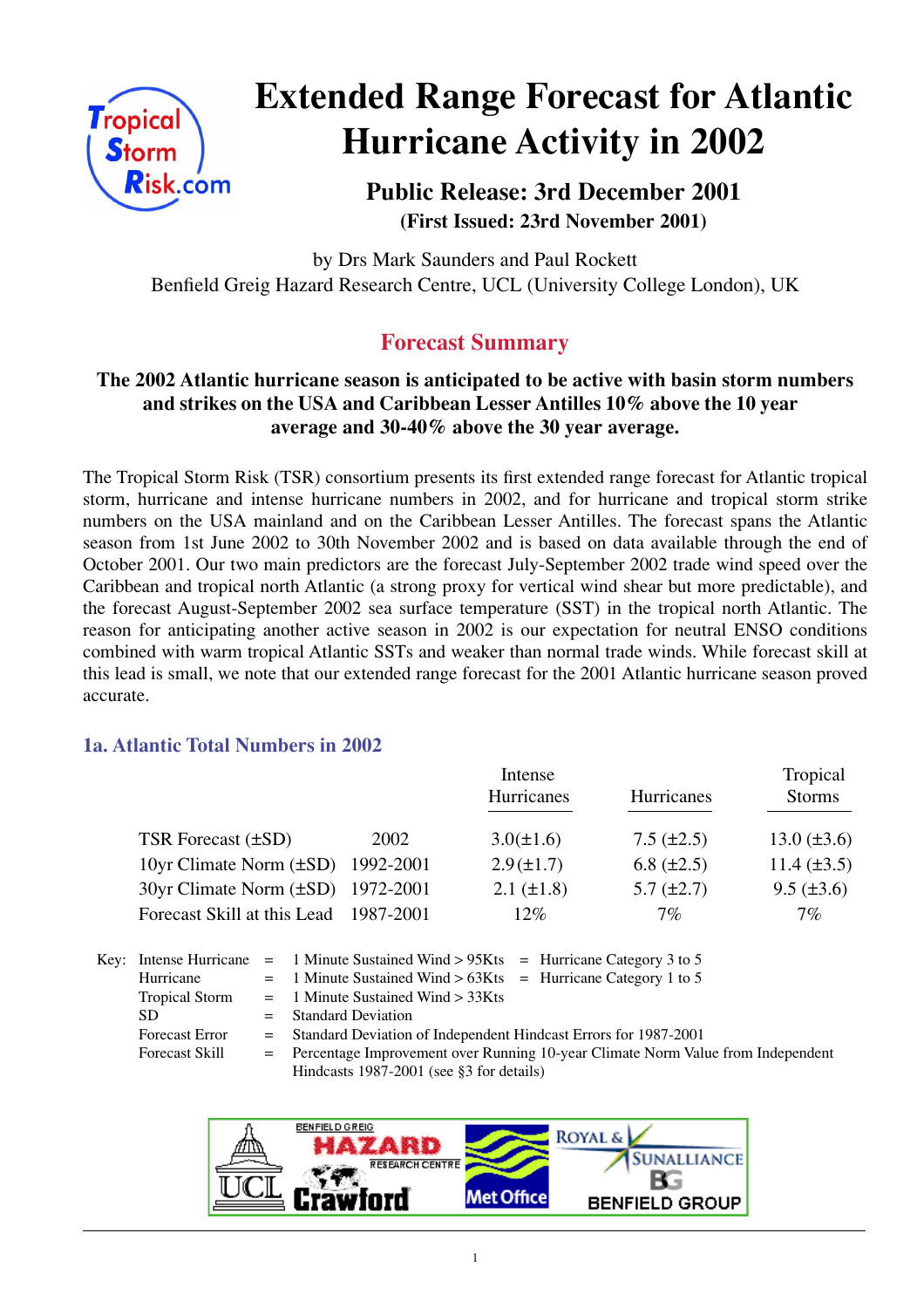#### **1b. Total Numbers Forming in the MDR, Caribbean Sea and Gulf of Mexico in 2002**

|                                          |      | Intense         |                   | Tropical          |  |
|------------------------------------------|------|-----------------|-------------------|-------------------|--|
|                                          |      | Hurricanes      | <b>Hurricanes</b> | <b>Storms</b>     |  |
|                                          |      |                 |                   |                   |  |
| TSR Forecast $(\pm SD)$                  | 2002 | $3.0(\pm 1.7)$  | 5.8 $(\pm 2.7)$   | $9.8 (\pm 4.1)$   |  |
| 10yr Climate Norm $(\pm SD)$ 1992-2001   |      | $2.9(\pm 1.8)$  | $5.1 (\pm 2.8)$   | $8.3 \ (\pm 4.0)$ |  |
| $30yr$ Climate Norm $(\pm SD)$ 1972-2001 |      | $1.8 (\pm 1.9)$ | 3.8 $(\pm 2.9)$   | $6.3 \ (\pm 4.0)$ |  |
| Forecast Skill at this Lead 1987-2001    |      | 13%             | 8%                | $5\%$             |  |

The Atlantic hurricane Main Development Region (MDR) is the region 10°N - 20°N, 20°W - 60°W between the Cape Verde Islands and the Caribbean. A storm is defined as having formed within this region if it reached at least tropical depression status while in the area.

#### **1c. USA Landfalling Numbers in 2002**

|                             |           | Tropical<br><b>Storms</b><br>Hurricanes |                   |  |
|-----------------------------|-----------|-----------------------------------------|-------------------|--|
|                             |           |                                         |                   |  |
| TSR Forecast $(\pm SD)$     | 2002      | $1.8 (\pm 1.1)$                         | $3.7 (\pm 1.3)$   |  |
| Average $(\pm SD)$          | 1992-2001 | $1.2 (\pm 1.2)$                         | 3.3 $(\pm 1.8)$   |  |
| Average $(\pm SD)$          | 1972-2001 | $1.2 (\pm 1.1)$                         | $2.6 \ (\pm 1.8)$ |  |
| Forecast Skill at this Lead | 1987-2001 | $0\%$                                   | 3%                |  |

Key: Landfall Strike Category = Maximum 1 Minute Sustained Wind of Storm Coming Within 30km of Land USA Mainland  $=$  Brownsville (Texas) to Maine

USA landfalling intense hurricanes are not forecast since we have no skill at any lead.

#### **1d. Caribbean Lesser Antilles Landfalling Numbers in 2002**

|                                          |      | Intense<br>Hurricanes | Hurricanes      | Tropical<br><b>Storms</b> |
|------------------------------------------|------|-----------------------|-----------------|---------------------------|
| TSR Forecast (±SD)                       | 2002 | $0.4(\pm 0.4)$        | $0.8 (\pm 0.7)$ | $1.9 \ (\pm 1.0)$         |
| 10yr Climate Norm $(\pm SD)$ 1992-2001   |      | $0.3(\pm 0.4)$        | $0.7 (\pm 0.7)$ | $1.5 (\pm 1.0)$           |
| $30yr$ Climate Norm $(\pm SD)$ 1972-2001 |      | $0.2 \ (\pm 0.5)$     | $0.4~(\pm 0.7)$ | $1.1 (\pm 1.0)$           |
| Forecast Skill at this Lead 1987-2001    |      | $0\%$                 | 7%              | $2\%$                     |

Key: Landfall Strike Category = Maximum 1 Minute Sustained Wind of Storm Coming Within 30km of Land Lesser Antilles = Island Arc from Anguilla to Trinidad Inclusive

#### **2. TSR Hindcast Skill Versus Lead Time 1987-2001**

How would the TSR Atlantic forecast model have performed as a function of lead time had it been available in previous years? The figures on the next two pages show the TSR model skill and associated 95% confidence interval at monthly leads out to the previous October. Skill is computed over the last fifteen years 1987 to 2001, and is expressed relative to a rolling 10-year prior climatology (using a running 30-year prior climatology leads generally to higher skills). Full details of the skill score measure and confidence interval calculation are given in §3. The 'P' on the skill figures' abscissa denotes the skill with perfect predictors, that is with climate information through to the end of September. The 'Forecast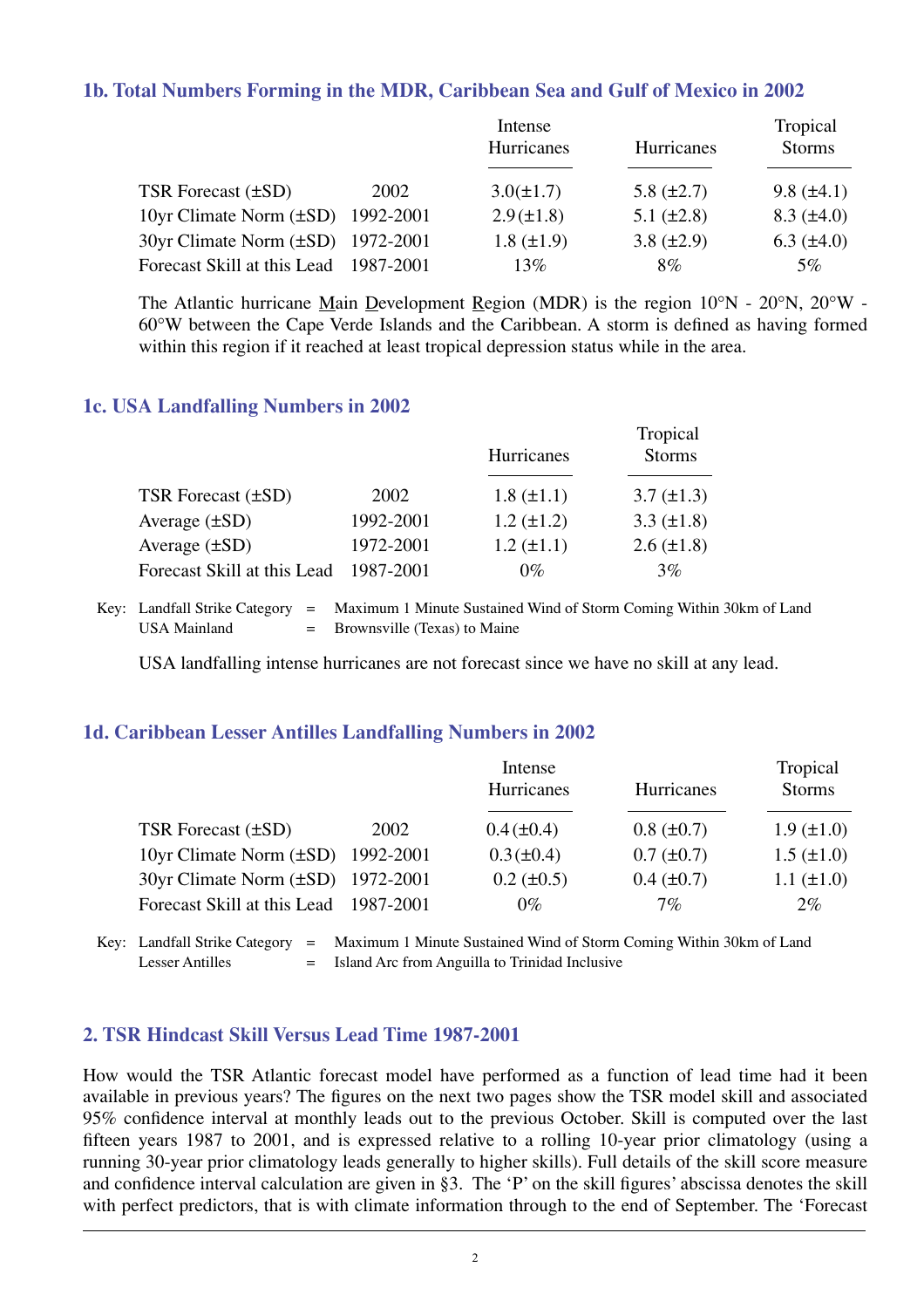Date' indicates that the forecast is issued on about the 7th of the month in question, thus permitting climate information from the previous month to be assimilated into the model.



**2a. MDR, Caribbean and Gulf of Mexico Basin Numbers 1987-2001**

For each strength category the forecast skill rises steadily from the prior October through to August, the main hurricane season start. Highest skills are seen after passage through the 'spring predictability barrier' in March-April.



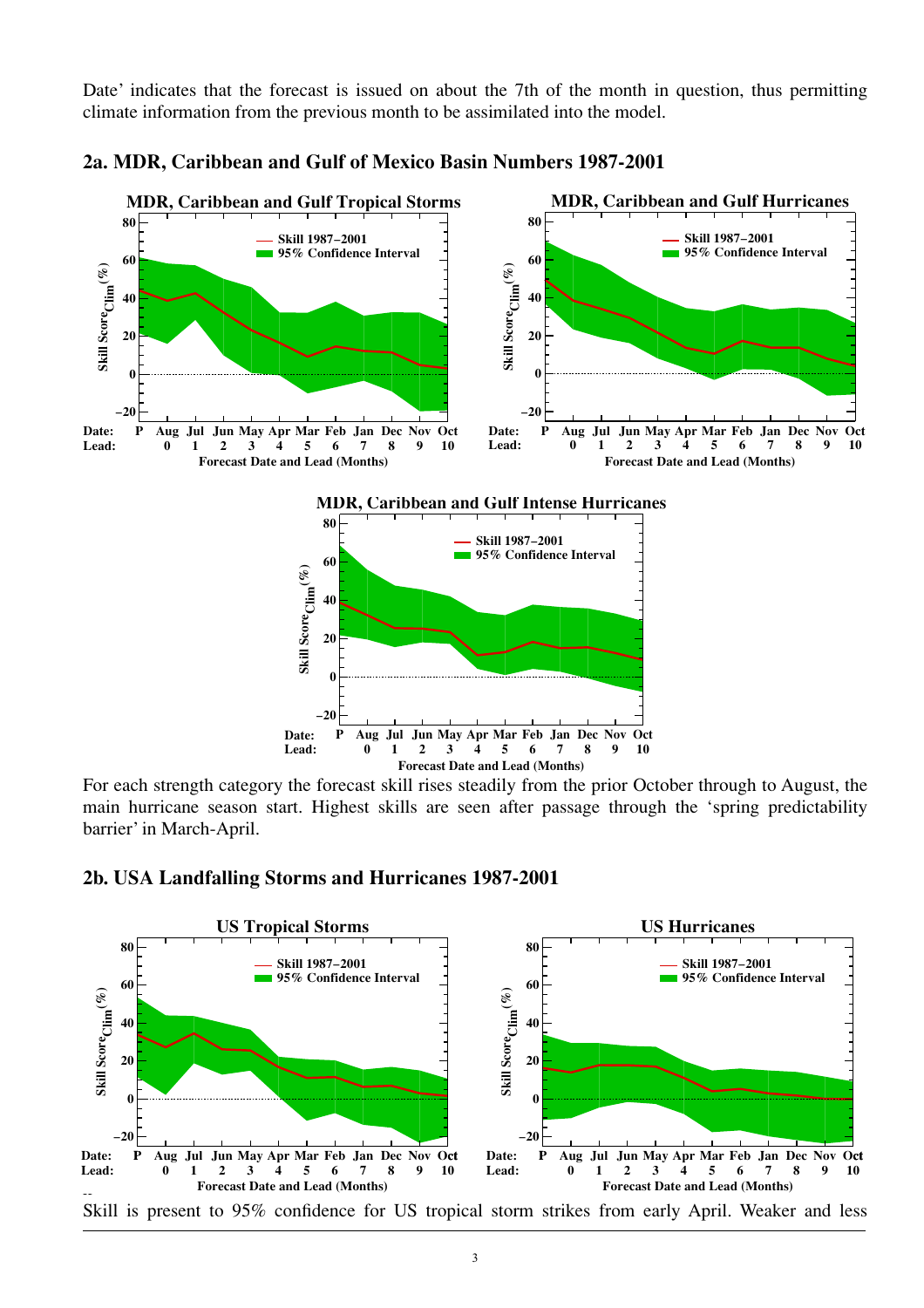significant positive skill is present for US hurricane strikes from the early May.



**2c. Caribbean Lesser Antilles Landfalling Storms and Hurricanes 1987-2001**

Positive skill is present to 95% confidence for Lesser Antilles hurricane strikes from early June. The model with perfect predictors provides nearly a 40% skill improvement over the prior 10-year climatology.

# **3. Skill Score and Uncertainty**

Several methods are in use to assess the skill of forecast models (eg Wilks, 1995; von Storch and Zwiers, 1999). We employ the percentage improvement in root mean square error over a climatological forecast (RMSE<sub>cl</sub>). For simplicity we denote this skill measure as 'Skill Score  $_{\text{Clim}}$  (%)' in the above figures. We consider this is a robust skill measure which is immune to the bias problems associated with the Percentage of Variance Explained and Percentage Agreement Coefficient skill measures. For climatology we employ the running 10-year period prior to each forecast year. Positive skill indicates the model does better than a climatology forecast, negative skill indicates that it does worse than climatology.

We compute confidence intervals on our forecast skill using the bootstrap method (Efron, 1979; also see Efron and Gong, 1983). This tests the hypothesis that the model forecasts are more skilful than those from climatology to some level of significance. We apply the bootstrap by randomly selecting (with replacement) 15 actual values together with their associated predicted and climatology forecast values to provide a fresh set of hindcasts for which the RMSE<sub>cl</sub> skill measure can be calculated. This process is repeated many times (2,000 in this case) and the results histogrammed to give the required skill score. Provided that the original data are independent (in distribution and in order), the distribution of these recalculated values maps the uncertainty in the forecast skill about the original value over a 15-year period. 95% two-tailed confidence intervals for this uncertainty are then obtained.

#### **4. Predictors and Key Influences for 2002**

Our model exploits the predictability of tropical sea surface temperatures (SSTs). Anomalous patterns of SST are the primary source of tropical atmosphere forcing at seasonal and interannual timescales. The two main predictors in our model are:

a) July-September forecast 925mb U(east/west)-winds over the Caribbean and tropical north Atlantic region (7.5°N - 17.5°N, 30°W - 100°W). These are forecast from August-September ENSO and August-September Atlantic/Caribbean forecast SSTs for the regions 5°S - 5°N, 90°W - 160°E, and 7.5°N - 17.5°N, 40°W - 85°W respectively. The 925mb U-winds are a strong proxy for vertical wind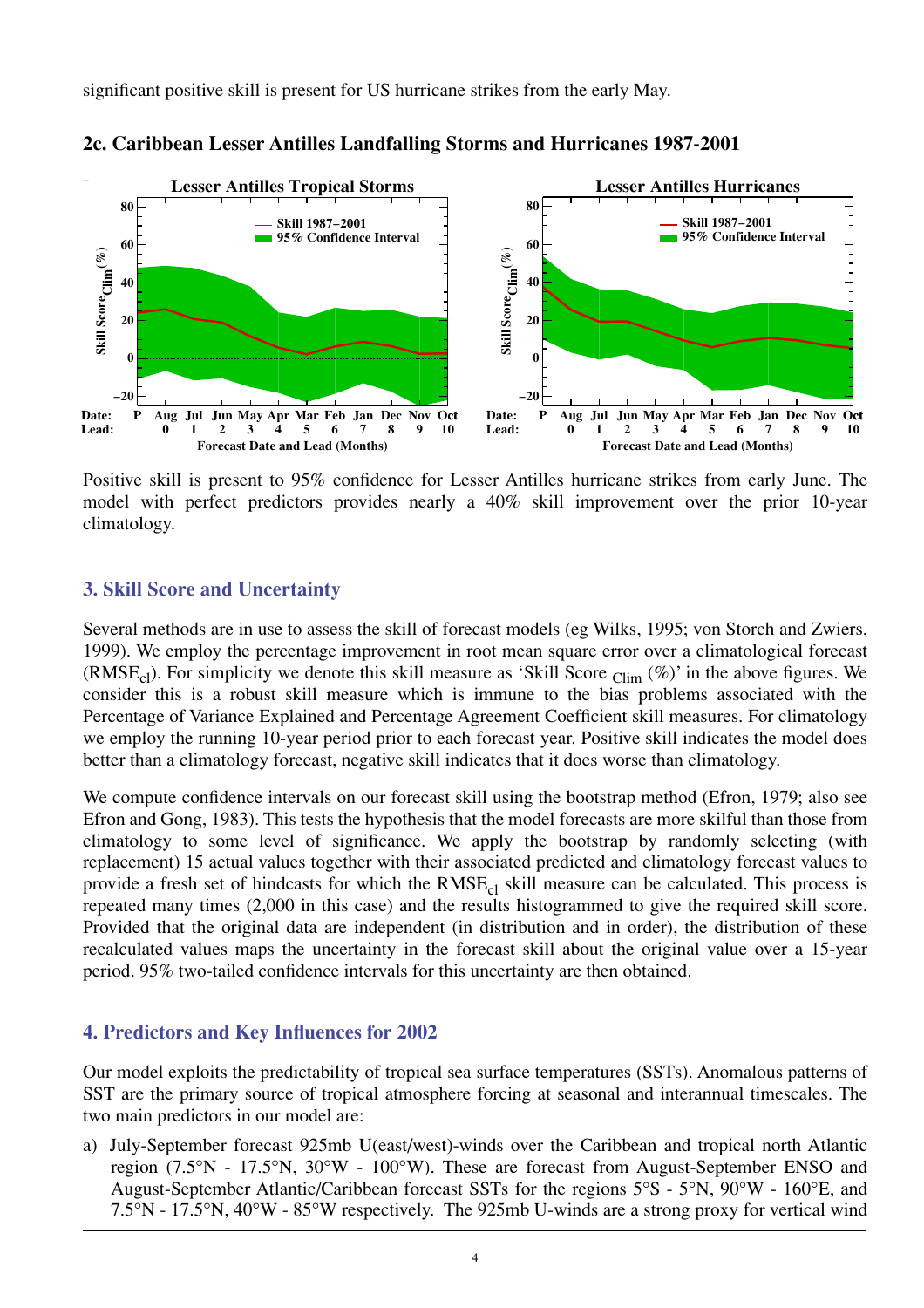shear over this sector but are more predictable. The ENSO SST prediction model comes from an inhouse amended version of the ENSO-CLIPER model (Knaff and Landsea, 1997). The Atlantic/ Caribbean SST region is forecast from an in-house statistical principal component model which uses the lagged initial conditions of the leading mode of North Atlantic SST variability.

b) August-September forecast SST for the Atlantic Hurricane Main Development Region MDR (10°N -  $20^{\circ}$ N,  $20^{\circ}$ W -  $60^{\circ}$ W). These SSTs are also forecast from the same principal component model.

The key factors behind our forecast for an active Atlantic season in 2002 are the anticipated enhancing effect of both predictors. The forecast anomaly (1971-2000 climatology) in predictor (a) is 0.63±0.85 ms<sup>-1</sup>, which is enhancing for hurricane activity, and the forecast anomaly for predictor (b) is 0.27 $\pm$ 0.29 °C which is also enhancing for hurricane activity. The 'Skill Score  $_{Clim}$  (%)' for predictor (a) at this lead is 12%, and for predictor (b) it is 8%.

# **5. Forecast Methodology**

Our forecast model is statistical. We model the interannual variability in hurricane numbers using a Gaussian distribution. In selecting predictors we apply correlation significance tests on subsections of the data to ensure predictor persistence and stability. For a predictor to prove stable and acceptable it must pass this test at the 10% level on each data subsection.

Our strategy is to divide the Atlantic basin into three sub-regions: (a) the Atlantic Hurricane Main Development Region MDR (10°N - 20°N, 20°W - 60°W), (b) the Caribbean Sea and the Gulf of Mexico, and (c) the Extra-Tropical north Atlantic. We can skilfully forecast the seasonal numbers of events forming in (a) and (b) but not in (c). Our basin forecasts comprise the sum of (a) and (b) with climatology used for (c).

We obtain forecasts for landfalling events by 'thinning' the forecasts for total numbers. The total number is multiplied by the historical fraction of the total number that has made landfall. The thinning postulate is unlikely to hold exactly on physical grounds, but is a reasonable approximation in practice.

Forecast skill is assessed by rigorous hindcast testing over the period 1987-2001. We use only prior years in identifying the predictors and in calculating the regression relationship for each future year to be forecast - ie the hindcasts are performed in strict 'forecast' mode. Thus 1987 activity is forecast using 1950-1986 data, 1988 using 1950-1987 data, etc..

# **6. Monthly Updated Forecasts**

For the 2002 Atlantic hurricane season, TSR will be offering monthly updated forecasts through to early August for each basin and landfalling strength category listed in §1. The figures on pages 3 and 4 show the TSR forecast skill and uncertainty as a function of lead month. Please contact Dr Mark Saunders (mas@mssl.ucl.ac.uk) if you are interested in this service. A summary and forecast verification for the 2001 Atlantic season will be issued in December 2001.

# **7. Potential Benefits**

Hurricanes rank above earthquakes and floods as the United States' costliest natural disaster. The annual damage bill in the continental US from hurricane landfalls 1926-2000 is estimated to be US \$ 5.1 billion (2000 \$). Substantial interannual variability exists in these losses - witness 1999 and 1997 with bills of US \$ 8.0 billion and just US \$ 0.15 billion respectively. Skilful long-range forecasts of seasonal US and Caribbean hurricane strike numbers would benefit society, business and government by reducing through the available lead-time - the risk and uncertainty inherent to varying active and inactive storm seasons.